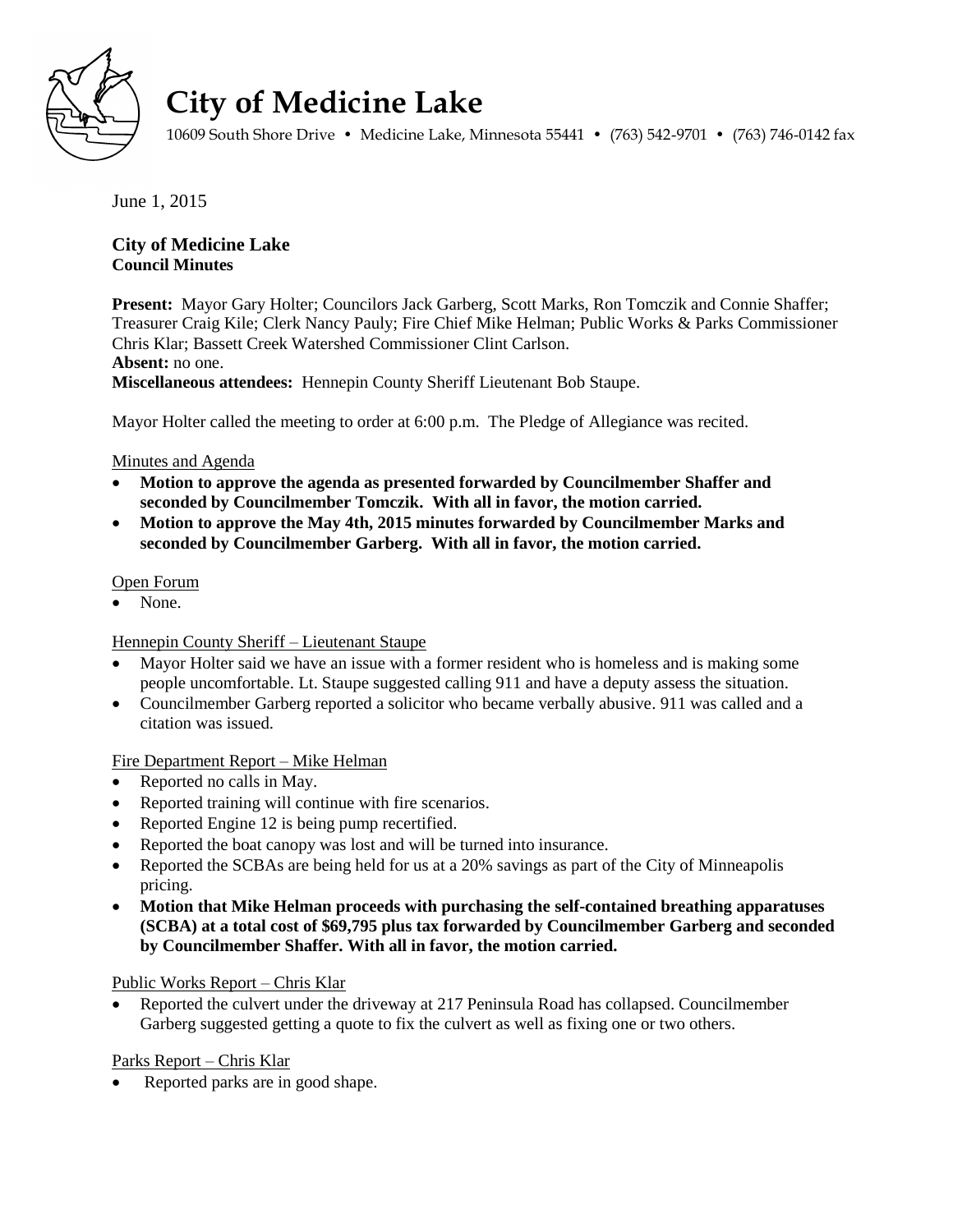## Bassett Creek Watershed Management Commission Report – Clint Carlson

• Reported that Plymouth is not going to proceed with the lake level study. He thinks we need a more organized way to get feedback from the 300 lakeshore owners.

Planning Commission Report – Jon Pettengill

 Mayor Holter reported the Planning Commission is going to be having a public hearing about a personal solar array at 239 Peninsula Road.

Treasurer's Report-Craig Kile

- Receipts in reporting period: \$513
- Receipts year to date: \$10,531
- Disbursements in reporting period: \$14,933
- Disbursements year to date: \$110,450
- **Motion to approve the summary spending, receipts and cash balances through May 31, 2015 forwarded by Councilmember Marks and seconded by Councilmember Garberg. With all in favor, the motion carried.**

## Officer Reports:

Councilmember Garberg

Reported nothing to report.

Councilmember Shaffer

Reported nothing to report.

## Councilmember Tomczik

 Reported he received a letter from Randy's Sanitation about additional items that will no longer be accepted at the June  $20<sup>th</sup>$  City Cleanup. Mr. Klar said he will place some calls to see what other sanitation companies will accept.

Councilmember Marks

Reported nothing to report.

## Mayor Holter

• Reported it sounds like Chateau Medicine Lake is no longer in business.

## Unfinished Business

• None.

## New Business

 Ms. Pauly reported Hennepin County is acquiring a pictometry aerial imagery and analysis tools that will be free to cities. There was no interest from the Council.

## **Motion to adjourn forwarded by Councilmember Shaffer and seconded by Councilmember Garberg. With all in favor, the motion carried at 6:51 p.m.**

Respectfully submitted,